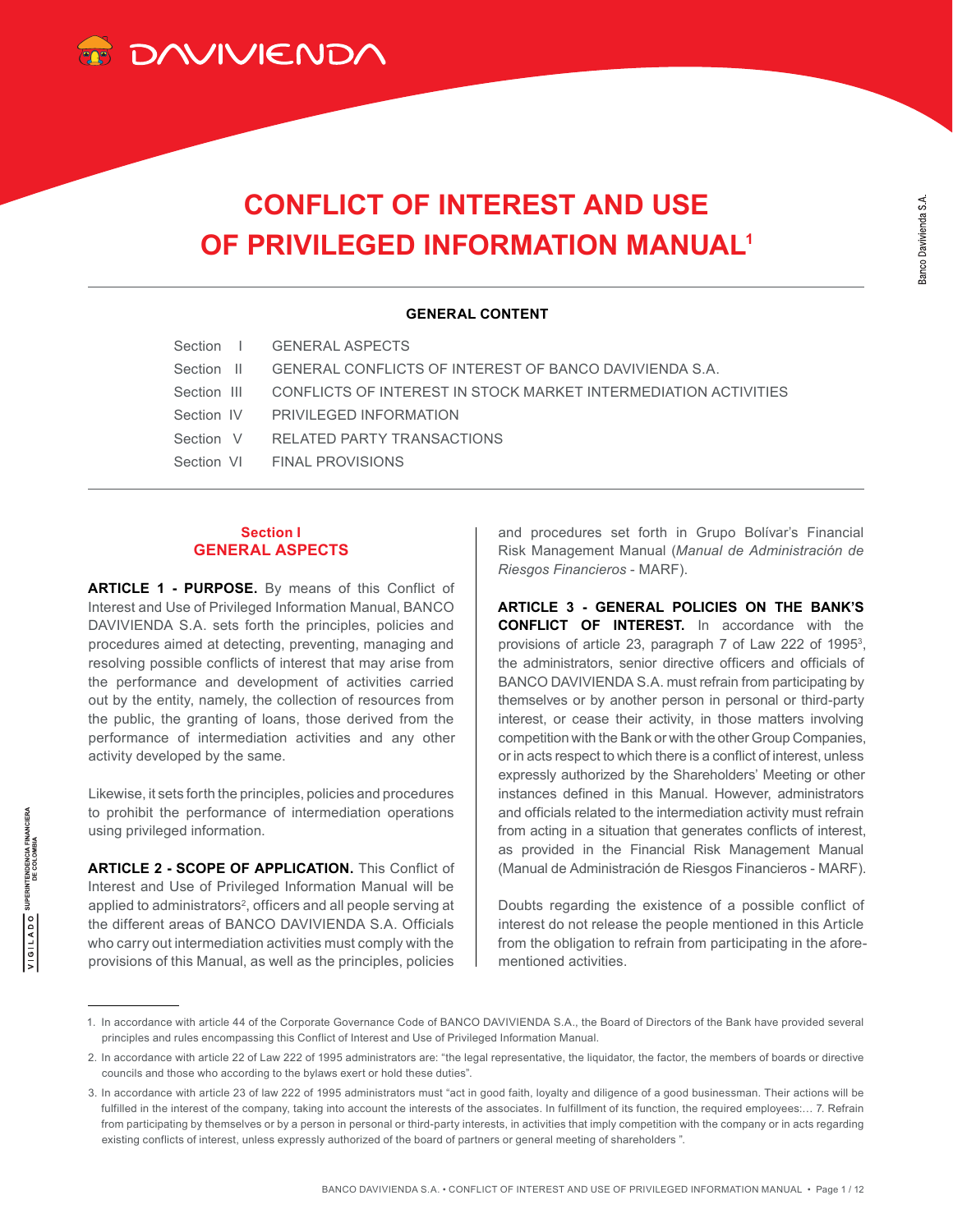

# **Section II GENERAL CONFLICTS OF INTEREST OF BANCO DAVIVIENDA S.A.**

**ARTICLE 4 - GENERAL DUTIES.** Administrators, senior directive officers and in general all officers or individuals serving at the areas of BANCO DAVIVIENDA S.A. must:

- 4.1. Inform their immediate superiors of the existence of possible conflicts of interest in which they may be involved as a result of family or personal relationships.
- 4.2. Keep confidentiality and secrecy about such information of BANCO DAVIVIENDA S.A. to which they have access in virtue of their role or work, or in virtue of their position in BANCO DAVIVIENDA S.A.
- 4.3. Abstain from using privileged information for their own or third parties' benefit.
- 4.4. Refrain from providing inaccurate information or misinformation regarding BANCO DAVIVIENDA S.A. or its clients, or altering or distorting information from the Bank's clients or users.
- 4.5. Take undue advantage of such benefits provided by BANCO DAVIVIENDA S.A. exclusively to its officers, for the benefit of third parties.

**ARTICLE 5 - SITUATIONS AND CONDUCTS GIVING RISE TO CONFLICT OF INTEREST<sup>4</sup>. For all purposes** of this Manual, the administrators, senior directive officers and officials of BANCO DAVIVIENDA S.A. are in a situation of conflict of interest when, because of their duties, they must make a decision, or carry out or omit an action and are in the possibility of choosing between, on one hand, the interest of the company or the interests of a third party that in virtue of their duties in the company must defend, and, on the other hand, their own or a third party's interest.

Some situations that may generate conflicts of interest include, but are not limited to:

5.1. The analysis and approval of credit operations requested by individuals who are spouses, permanent partners or relatives up to fourth degree of consanguinity, second of affinity or sole civil degree, of the person participating in

the analysis and approval process, without prejudice of that provided in current regulations.

- 5.2. The acquisition or procurement by BANCO DAVIVIENDA S.A., of fixed assets from administrators or officials of the Bank, when those who participate in the analysis or decision-making, are the owners of the assets or spouses, permanent partners or relatives up to within the fourth degree of consanguinity, second of affinity or sole civil degree of the owners thereof.
- 5.3. The acquisition or procurement by BANCO DAVIVIENDA S.A., of fixed assets from corporate entities, regarding which the administrator or officer of the Bank participating in the analysis or decisionmaking, is the legal representative or partner of the corporate entity, or the spouse, permanent partner or relative up to within the fourth degree of consanguinity, second of affinity or sole civil degree of the partner of the contractor corporate entity.
- 5.4. Decisions related to the appointment of management positions or legal representatives when the decision maker is part of the list of candidates to provide such positions, or with the participation of individuals who are spouses, permanent partners or relatives within the fourth degree of consanguinity, second of affinity or sole civil degree of the individual making the decision for the designation or appointment of the respective position, without prejudice to the provisions of current regulations.
- 5.5 When BANCO DAVIVIENDA S.A. or any administrator, senior directive officer or official, might obtain a financial benefit or avoid a financial loss, at the expense of the Client.
- 5.6 When BANCO DAVIVIENDA S.A. or any administrator, senior directive officer or official have financial or other incentives in favor of the interests of other client or group of clients versus the interests of the client in question.
- 5.7 When BANCO DAVIVIENDA S.A. or any administrator, senior directive officer or official receive or will receive from a person other than client an incentive (money, goods or services) other than the usual commission or compensation for the service provided to client.

 $\overline{I\mid G\mid L\;\mathrm{A}\;\mathrm{D}\;\mathrm{O}}\quad\text{SupersINTENDENCA}\;\mathsf{FINANCIERA}$ 

<sup>4.</sup> Conflict of interest is understood as the situation that arises or may arise for one or more people who can make decisions, or influence their adoption, when contrary and incompatible interests are identified with respect to an act or business. Article 2.39.3.1.3 Decree 1486 2018.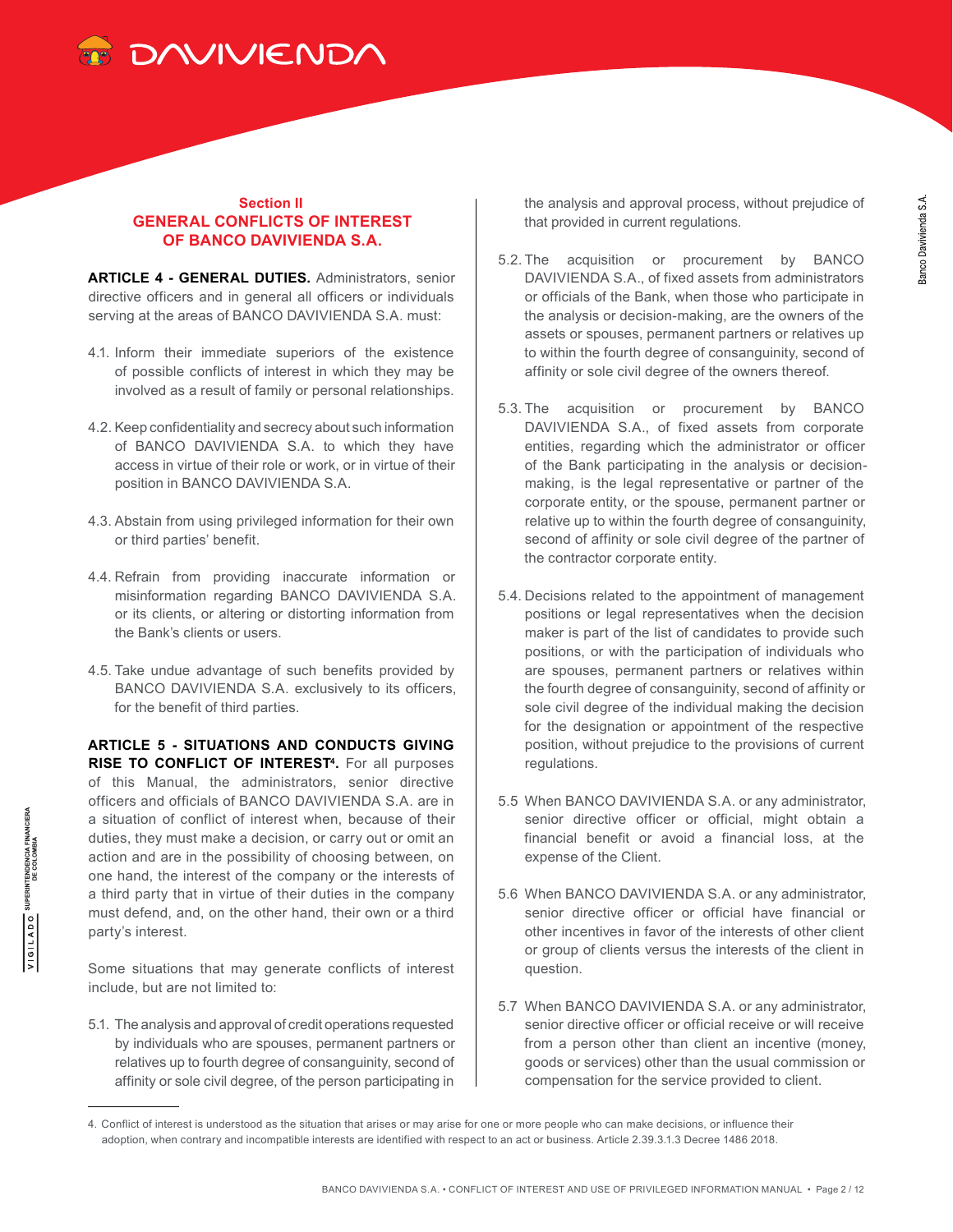

- 5.8 When any officer, administrator or senior directive officer being a partner, employee or advisor for companies that are clients or suppliers of BANCO DAVIVIENDA S.A., make decisions related to such clients or suppliers. In any case, the officer, administrator or senior directive officer must inform his/her relationship or inability to make decisions regarding such clients or suppliers, through the channels provided for such effect.
- 5.9 When any officer, administrator or senior directive officer makes personal investments in a company and such investment could affect his/her ability to make impartial and objective decisions regarding business related to BANCO DAVIVIENDA S.A.
- 5.10.The following, among others, will be understood as situations giving rise to conflict of interest by the officers that carry out the activity of distribution of collective investment funds managed by CORREDORES DAVIVIENDA and FIDUCIARIA DAVIVIENDA, which situations must be managed and disclosed to BANCO DAVIVIENDA S.A.:
	- a) Promote, register, advise or respond to requests for redemption of clients with whom the official of BANCO DAVIVIENDA S.A., who carries out the distribution of the collective investment fund, has any of the following links: spouses, permanent partners or relatives within the fourth degree of consanguinity, second of affinity or first civil degree.
	- b) Promote, register, advise or respond to requests for redemption of corporate clients with whom the official of BANCO DAVIVIENDA S.A., who carries out the distribution of the collective investment fund, has any of the following links: administrator of the corporate entity; partner of the corporate entity; either spouse, permanent partner or relative within the fourth degree of consanguinity, second of affinity or first civil degree of the partner of the corporate entity, or of an administrator of the corporate entity.
	- c) Promote, register or advise clients with the object or purpose of directing the investment decision towards a specific fund.
	- d) Promote, register or advise clients in circumstances in which the official is not impartial and objective to allow the client to make the investment decision

that best suits his/her risk profile, the nature of the business that gives rise to the investment of resources, and their investment objectives.

- e) Promote, register or advise clients without having sufficient information and knowledge about the distributed Collective Investment Funds.
- f) Give recommendations, advice or suggestions that seek to guide clients to products that are not consistent with their investment profile, with the aim of obtaining a higher commission for BANCO DAVIVIENDA S.A. or for him/herself.
- g) Accept any remuneration or receive any benefit other than the usual commission or compensation for the direction of his/her recommendation or advice in the distribution process.

**FIRST PARAGRAPH.** Recipients of conflict-of-interest situations in the distribution of Collective Investment Funds will be all administrators, directive officers, and/or officials of BANCO DAVIVIENDA S.A. related to the management and development of the activity for distribution of Collective Investment Funds. Likewise, these rules must be complied with by any other director, and/or official of BANCO DAVIVIENDA S.A. that at any time holds temporary or interim participation in the activity of distribution of the Collective Investment Funds carried out by the Bank.

**SECOND PARAGRAPH.** The provisions of this article, as applicable, will be extended to the distribution of voluntary pension funds.

**ARTICLE 6 - GIFTS AND INVITATIONS.** Administrators, directive officers and officials of BANCO DAVIVIENDA S.A. may not accept, directly or indirectly, gifts, favors, donations, invitations, trips or payments in development of the activities carried out by BANCO DAVIVIENDA S.A. that may influence their decisions to facilitate business or operations for their own benefit or for third parties.

Taking into account the interpersonal relationships taking place in the development of the activity and business of BANCO DAVIVIENDA S.A., in commercial, administrative and financial matters, and in accordance with local and sector customs, administrators, directive officers and officials are allowed to offer customer service, provided they comply with the guidelines defined by BANCO DAVIVIENDA S.A. in the Specific Policies for the Prevention and Control of Transnational Bribery and Corruption.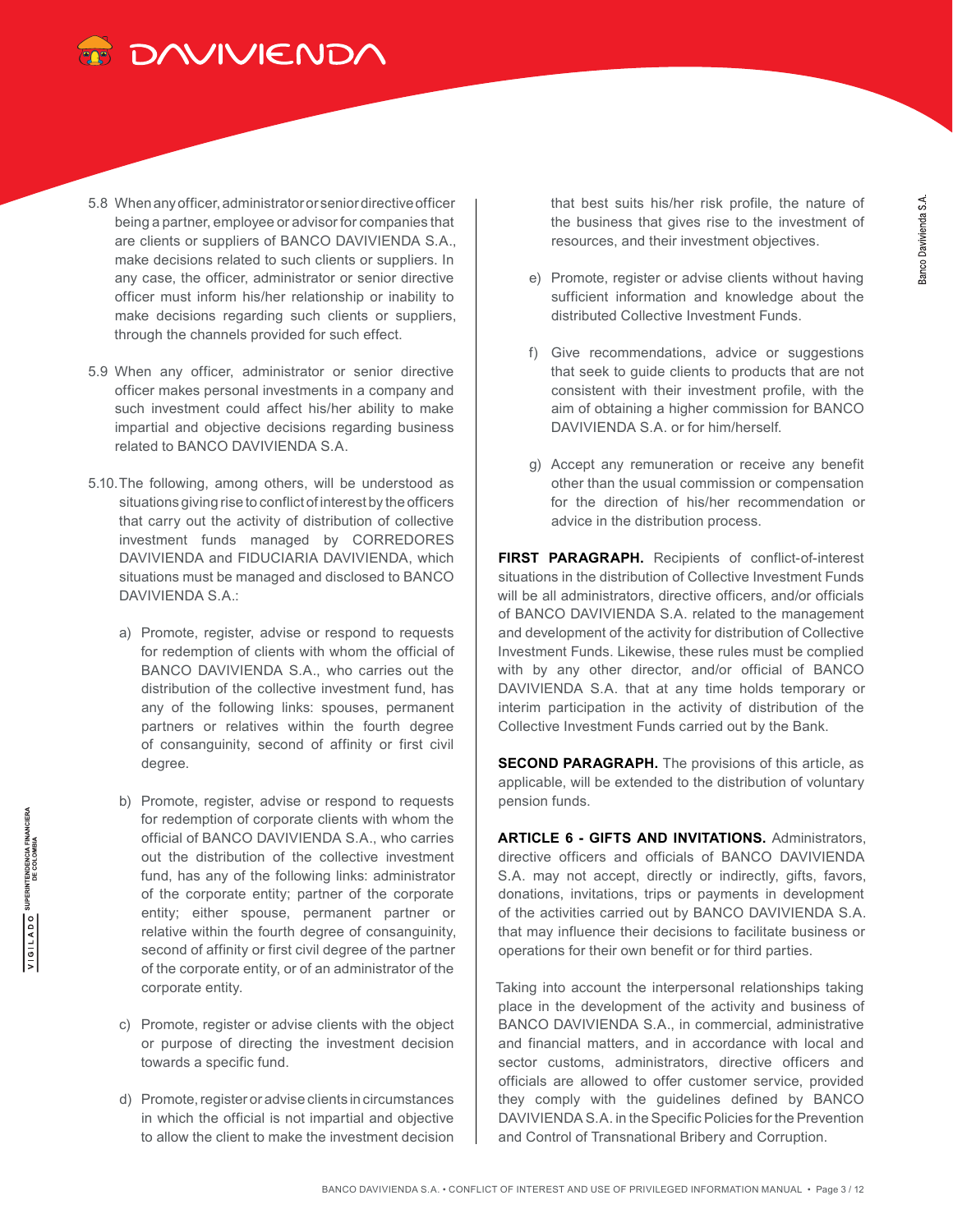

Therefore, gifts of promotional items may be made, distributed to customers or suppliers in accordance with the parameters set by the respective agency, and gifts that BANCO DAVIVIENDA S.A. determines as a commercial policy for customer or user service.

Administrators, directive officers and officials of BANCO DAVIVIENDA S.A. must follow the procedure that the entity has established for the receipt of gifts from customers, contractors and/or suppliers.

In any case, administrators, directive officers and officials of BANCO DAVIVIENDA S.A. must refrain from receiving gifts, presents, favors or consideration when they may affect the objectivity and impartiality of their business functions with clients. BANCO DAVIVIENDA S.A. may request an administrator, directive officer or official to refrain from receiving a gift or consideration when he/she considers that the same may affect the objectivity and impartiality of his/her duties.

#### **ARTICLE 7 - CONFLICT OF INTEREST DISCLOSURE**

**FORM.** BANCO DAVIVIENDA S.A. will make available to administrators, directive officers and officials of BANCO DAVIVIENDA S.A., a form in order for them to disclose the situations encompassing conflicts of interest to the corresponding instances, each time they take place.

The Legal Vice-Presidency, Human Talent and the Compliance Unit will be in charge of taking care for the integrity and confidentiality of the records on disclosed conflicts of interest.

**ARTICLE 8 - PROCEDURE FOR DISCLOSURE AND RESOLUTION OF CONFLICTS OF INTEREST.** When an administrator, directive officer or official of BANCO DAVIVIENDA S.A. finds that in the exercise of his/her functions he/she may be faced with a conflict of interest, either directly or indirectly through third parties, he/she will immediately inform his/her hierarchical superior, describing the situation and providing any information that is relevant for making the respective decision and will refrain in any case from participating in the discussion and decision of the matter that generates the conflict of interest situation.

**8.1. Handling a conflict of interest in which an official is involved:** The senior officer of the official must escalate to human talent area, who will be responsible for managing, evaluating, resolving and responding

in writing to the official involved, informing about the decision made and also sending a copy of this decision to the Legal Vice Presidency - Corporate Affairs Department and the Compliance Unit for its custody.

In the event that the hierarchical superior considers that he/she is also incurring a conflict of interest, regarding the reported situation, he/she must escalate the case to his/her immediate superior in order for the latter to evaluate and define the situation.

**8.2. Handling a conflict of interest in which a member of the Senior Management5 of BANCO DAVIVIENDA S.A. is involved.** When whoever is facing a conflict of interest is a member of the Senior Management of BANCO DAVIVIENDA S.A., must inform such situation to the President of BANCO DAVIVIENDA S.A., describing the situation and providing all information that is relevant for the decision making.

The President will proceed to evaluate the situation brought to his/her knowledge and, if considered necessary, he/she will consult the situation to the Corporate Governance Committee for its analysis and concept. The answer on the matter brought to its attention must be given in writing to the member of the Senior Management involved, informing about the decision made and also sending copy of this decision to the Legal Vice-Presidency, direction of corporate affairs, human talent and Compliance Unit for its custody.

**8.3. Handling a conflict of interest in which the President or a member of the Board of Directors is involved.** When whoever is facing a conflict of interest is the President of BANCO DAVIVIENDA S.A., he/she must inform such situation to the Board of Directors in the following meeting held by this body.

Likewise, when the person facing a conflict of interest is a member of the Board, he/she will report the situation to the Board of Directors, directly or through the Secretary General, at the next meeting of this body.

The President or the member of the Board that considers being under a possible conflict of interest, must describe the situation and provide the Board of Directors with all information that is relevant for decision-making.

<sup>5.</sup> Senior Management is understood as the Vice-Presidents of BANCO DAVIVIENDA S.A.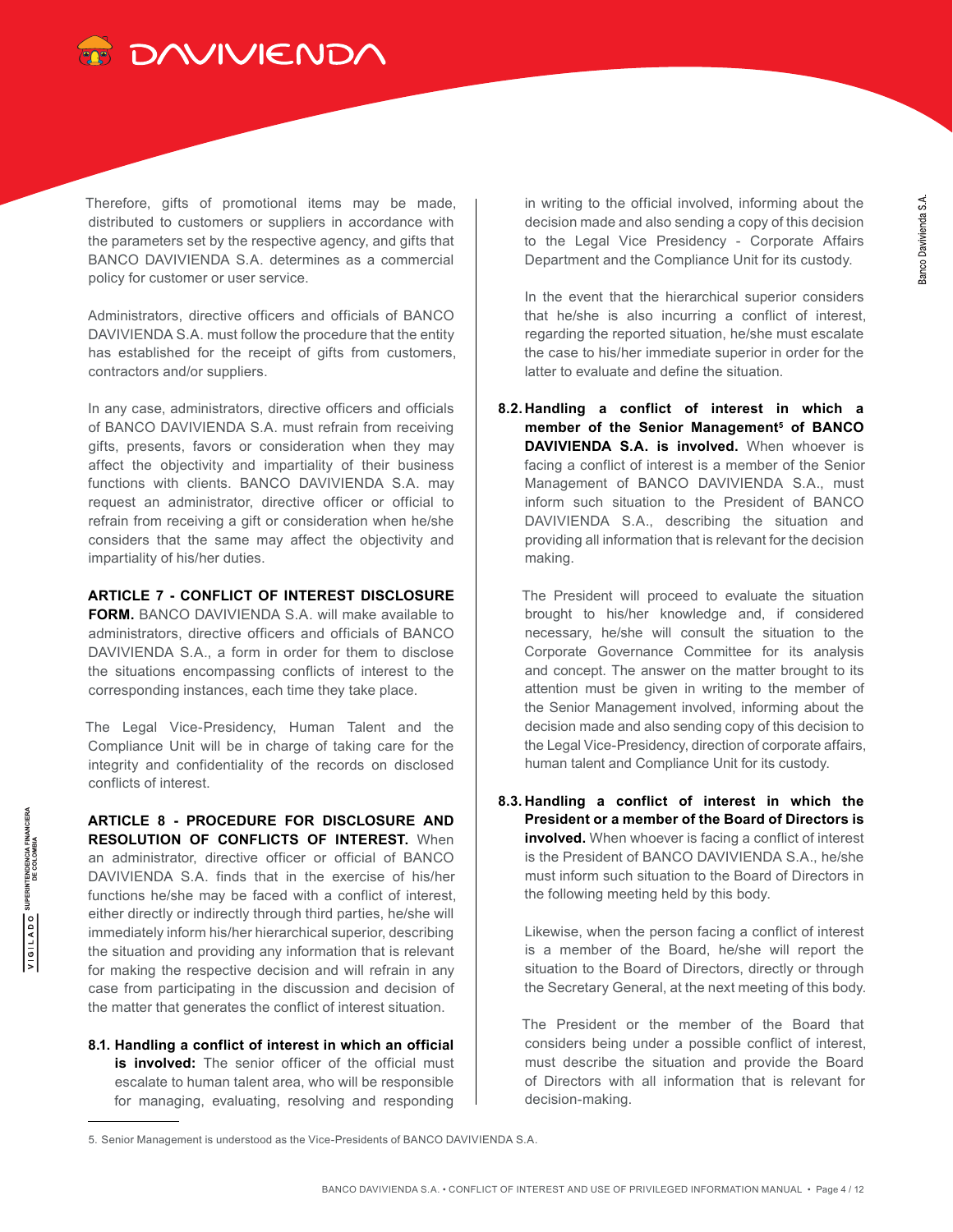

The Corporate Governance Committee must evaluate the situation of conflict of interest of the President or a member of the Board of Directors and must make the necessary proposals to the Board of Directors to manage the situation.

The corresponding decision will be made by the members of the Board of Directors, except for the member under a conflict of interest situation, and also sending a copy of this decision to the Legal Vice-Presidency, corporate affairs department and Compliance Unit for custody.

The foregoing, without prejudice to the fact that the Board of Directors, after evaluating the situation, considers that the member of the Board or the President is not under a conflict of interest situation.

In the event that the possible conflict of interest involves several members of the Board of Directors and in virtue thereof, a deliberative quorum cannot be formed within this corporate body, the situation must be brought to the attention of the General Assembly of Shareholders and managed by this body.

**PARAGRAPH.** In any case, the resolution of the conflict of interest implies the disclosure thereof and the definition of its handling in the way considered most appropriate in the respective situation.

**ARTICLE 9 - PERMANENT CONFLICTS OF INTEREST.** Conflicts of interest may be random or permanent. For the handling of random conflicts of interest, the procedure established in the previous article will be followed.

If the conflict of interest involving an administrator or directive officer of BANCO DAVIVIENDA S.A. is permanent, and after its analysis the Corporate Governance Committee considers that this situation affects all operations of BANCO DAVIVIENDA S.A. or the companies belonging to Grupo Bolívar, it must be understood as a cause for mandatory resignation of the affected party since it makes it impossible for him/her to hold the position, unless the situation giving rise to the conflict of interest classified as permanent, is terminated.

**ARTICLE 10 - DOUBTS ABOUT EXISTENCE.** In case of doubt regarding the existence of a conflict of interest, the administrators, directive officers or officials of BANCO DAVIVIENDA S.A., must act as if it exists, until the doubt has been resolved. The foregoing, without prejudice

to the possibility of consulting their situation with their superior, following the procedure provided in Article 8 of this Manual.

# **Section III CONFLICTS OF INTEREST IN STOCK MARKET INTERMEDIATION ACTIVITIES**

**ARTICLE 11 - BOLÍVAR GROUP FINANCIAL RISK MANAGEMENT MANUAL.** Through the Bolivar Group Financial Risk Management Manual (MARF), BANCO DAVIVIENDA S.A. will establish the principles, policies and procedures designed to detect, prevent and manage potential conflicts of interest that may arise during the performance and completion of financial market activities and operations conducted by the Bank. In all cases in this manual should include as a minimum:

- 11.1. The mechanisms by which areas and systems that make decisions related to securities market intermediation (which may come into possible conflicts of interest) are separated physically, operationally and in terms of decision making.
- 12.2. Principles and guidelines for conducting market operations with their associates through trading systems.

**PARAGRAPH.** For purposes of corporate governance in brokerage operations, Decree 1121 of 2008 establishes what is meant by "economically related."

### **Section IV PRIVILEGED INFORMATION**

**ARTICLE 12 - INSIDER INFORMATION.** Privileged information is considered information of a precise nature which has not been publicly disclosed and which, had it been disclosed, would have been taken into account by a moderately diligent and prudent investor in making a decision to trade or invest.

**ARTICLE 13 - DUTY OF CONDUCT.** Managers and employees of BANCO DAVIVIENDA S.A. may not, directly or through an intermediary, operate in the stock market or enter into any kind of business using inside information. Additionally, they must refrain from using insider information in any way for their own benefit or that of a third party. Officials associated with market intermediation must also comply with the policies in this area set forth in the Financial Risk Management Manual (MARF).

 $\overline{V}$  | G | L A D O  $\overline{O}$  SUPERINTENDENCIA FINANCIERA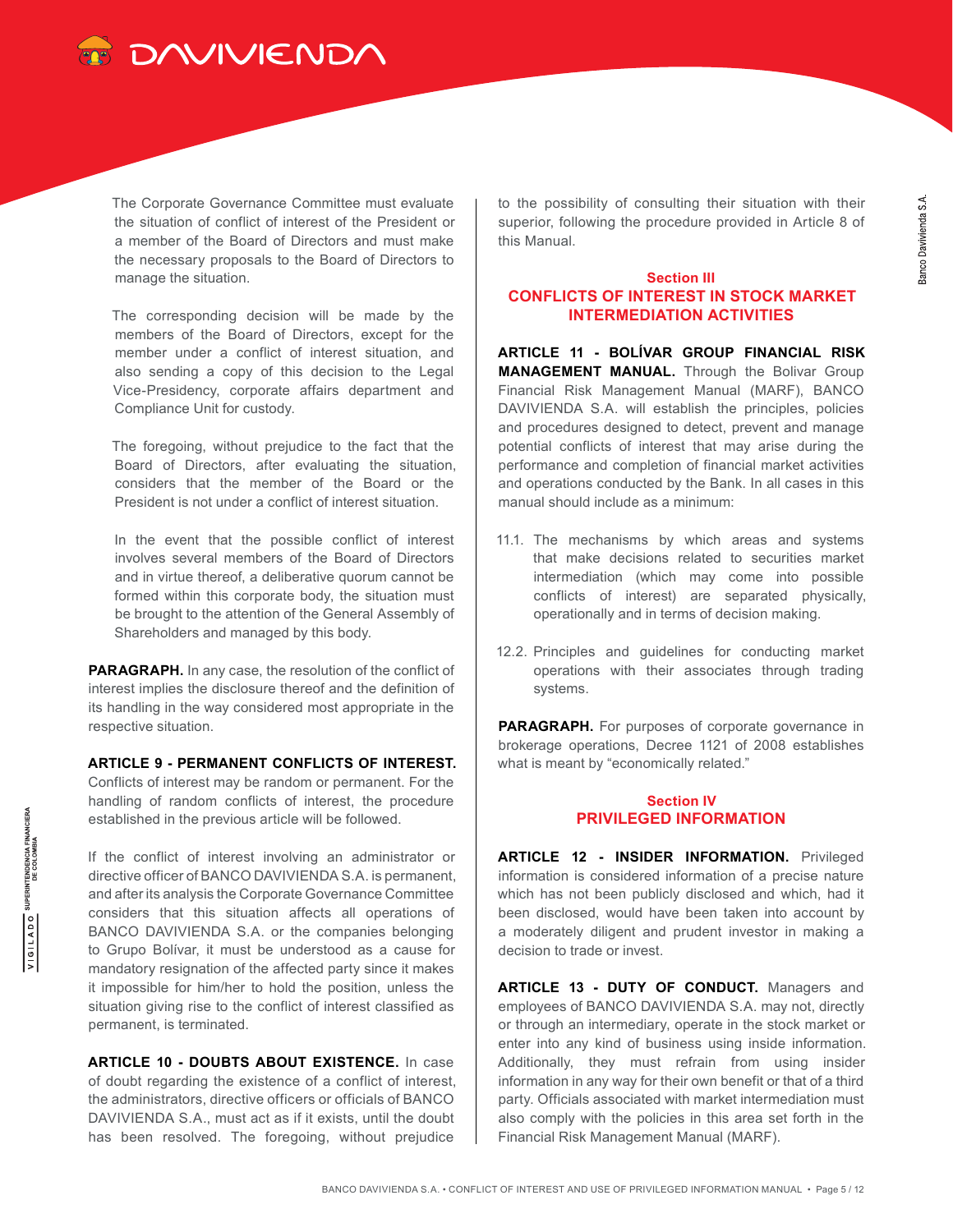

# **Section V RELATED PARTY TRANSACTIONS**

#### **Chapter I. DEFINITIONS AND SCOPE**

**ARTICLE 14 - PURPOSE.** The regulation of related party transactions contained in this section aims to:

- 1. Establish the means and procedures to ensure proper treatment of these transactions within the framework of the company's corporate governance system.
- 2. Properly manage potential conflicts of interest that related party transactions may generate.
- 3. Ensure greater transparency in carrying out these transactions and adequate disclosure of information to stakeholders.

**ARTICLE 15 - DEFINITION OF RELATED PARTIES.** For purposes of this Manual related parties means:

- 1. Sociedades Bolívar S.A. and its subsidiaries;
- 2. The shareholder(s) or beneficial owners<sup>6</sup> who own(s) ten percent (10%) or more of the Bank's equity;
- 3. Legal entities in which the Bank is a beneficial owner of ten percent (10%) or more of the equity interest.
- 4. Bank managers and managers of the Grupo Empresarial Bolívar companies.
- 5. Companies where:
	- a) A Bank shareholders owns 10% or more of the share capital or the outstanding shares, or
	- b) Bank managers have an interest, directly or indirectly, equal to or larger than 10% of the outstanding shares or parts of interest.

**ARTICLE 16 - CLASSIFICATION OF TRANSACTIONS.** All operations carried out by the Bank with its related parties, will be framed within one of the following contexts:

- a) **Securities market operations:** those operations in the process of issuance, placement, distribution and trading of securities listed on the National Registry of Securities and Issuers (RNVE, Spanish acronym).
- b) **Ordinary operations:** those operations defined in the corporate mission and authorized by law for entities supervised by the Financial Superintendency of Colombia.
- c) **Administrative and support operations:** operations that are directly related to ordinary activities and which are designed to exercise the rights of, or comply with legal obligations of, or are generally derived from the existence and activity of, the company.

**PARAGRAPH.** If the operation has a nature that cannot be assigned to one of the classifications described in this Article, the transaction will be considered special and will follow all processes and procedures established for administrative or support operations.

#### **Chapter II. APPLICATION CRITERIA**

# **ARTICLE 17 - RELATED PARWTY TRANSACTIONS.**

The Bank may enter into transactions with related parties, on the understanding that they will be carried out under the conditions and rates available on the market in which trading takes place.

The terms are calculated taking into account the prevailing market conditions in the country in which the person who provides the services, natural or juridical, is located.

**ARTICLE 18 - CRITERIA FOR HANDLING MARKET RATES.** Market rates shall be deemed to exist when one of the following criteria is present:

<sup>6.</sup> Article 6.1.1.1.3 of Decree 2555 of 2010, defines the beneficial owner as "any person or group of persons who, directly or indirectly, by itself or through a third party, by virtue of contract, agreement or any other way, regarding an action of the company, has or is likely to have, by owning bonds mandatorily convertible into shares, decision making capacity, that is, the ability or power to vote in the election of directors or representatives or, to direct, guide and control this vote as well as the ability or the power to dispose and order the transfer or encumbrance of the action.

For the purposes of this resolution, the true beneficiary owner includes spouses or permanent companions and relatives within the second degree of consanguinity or affinity, or first degree of civil affinity, unless proven that they operate with independent economic interests,

<sup>(...)</sup> Similarly, the beneficial owner comprises parent companies and their subsidiaries. (...) "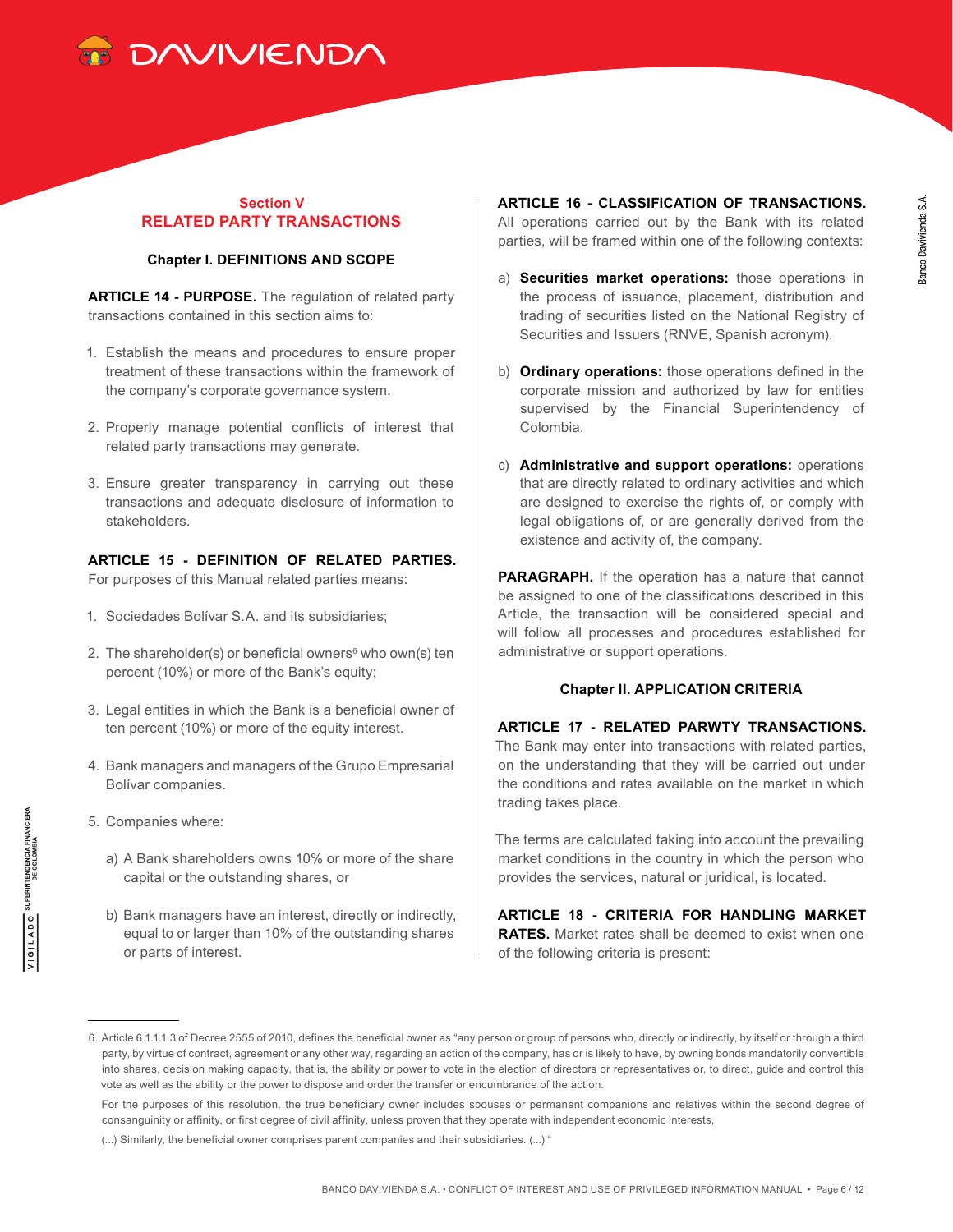

- 1. When prices and profit margins are achieved that would have been obtained in comparable transactions with or between unrelated parties.
- 2. When transactions are performed under contracts with standardized terms, and the prices that are handled routinely with clients who hire the same type of goods or services are applied.
- 3. When, showing differences in these values, they do not significantly affect the price or amount of the consideration or profit margin that would be obtained if the operation was performed with a party unrelated to the Bank.

**FIRST PARAGRAPH.** In any case, the prices adopted by the Bank for handling transactions with related parties must be suitable under the principle of free competition.

**SECOND PARAGRAPH.** In the event that the above criteria are not applicable to an intended transaction with a related party, the responsible Vice-President should support the elements considered to establish that the transaction will be approved in market conditions. The study containing support for the operation will be sent to the Finance Department and presented to the Audit Committee in the quarterly report on related party transactions as established under Article 20.

# **Chapter III. PROCEDURES AND RESPONSIBILITIES FOR PERFORMANCE OF OPERATIONS**

**ARTICLE 19 - PROCEDURES.** To comply with the criteria established in the previous chapter and provide transparent and fair procedures for all operations, the Bank will handle the following processes, depending on the type of operation being transacted with each related party, as follows:

#### **ARTICLE 20 - OPERATIONS IN THE FINANCIAL MARKET.**

As a general rule, transactions with related parties that are performed through the financial markets are made through trading systems, meeting the applicable regulations for trading in this market and the provisions of the Financial Risk Management Manual (MARF).

Operations allowed with related parties in the OTC market will be those specified in the Over-the-Counter (OTC) Market Operations Regulations, included in the Financial Risk Management Manual (MARF).

The analysis, study and authorization for such operations will follow the definitions regarding limits and powers

established by the Board of Directors through the Financial Risk Management Manual (MARF).

**ARTICLE 21 - ORDINARY BUSINESS OPERATIONS.** The analysis, study and approval of related party transactions regarding the provision or acquisition of goods or services, among others, which fall under the Bank's ordinary course of business shall be carried in accordance with existing regulations laid out in the various manuals issued by the Company.

However, ordinary operations whose value equals or exceeds one billion pesos ( $\geq$  \$1,000,000,000.00) must be submitted to the Board for their review and approval, together with the study referenced in Article 20 of this section, if applicable.

These operations must be authorized by the signature of legal representatives registered with the Financial Superintendency of Colombia.

**ARTICLE 22 - ADMINISTRATIVE AND SUPPORT OPERATIONS.** The analysis, study and approval of transactions with related parties in procurement matters will follow the definitions management has established in the Contracting and Procurement Manual for the Bank and its subsidiaries.

However, the operations whose value equals or exceeds two hundred fifty million pesos ( $\geq$  \$250,000,000.00) must be submitted to the Board for their review and approval, together with the study referenced in Article 20 of this section, if applicable.

These operations must be authorized by the signature of legal representatives registered with the Financial Superintendency of Colombia.

**ARTICLE 23 - CONDITIONS APPLICABLE TO ALL OPERATIONS.** Those departments that plan to carry an operation with a related party shall be responsible for verifying compliance with the conditions laid down in Chapters II and III of this section.

For those operations that do not fall under the criteria established in Article 15 a study shall be performed prior to the operation, which demonstrates compliance with the conditions laid down in Chapters II and III of this section, signed by the Vice-President presenting and requesting the operation in the Bank and the competent official in the related company with whom the operation will be performed.

 $\overline{V}$  | G | L A D O  $\overline{O}$  SUPERINTENDENCIA FINANCIERA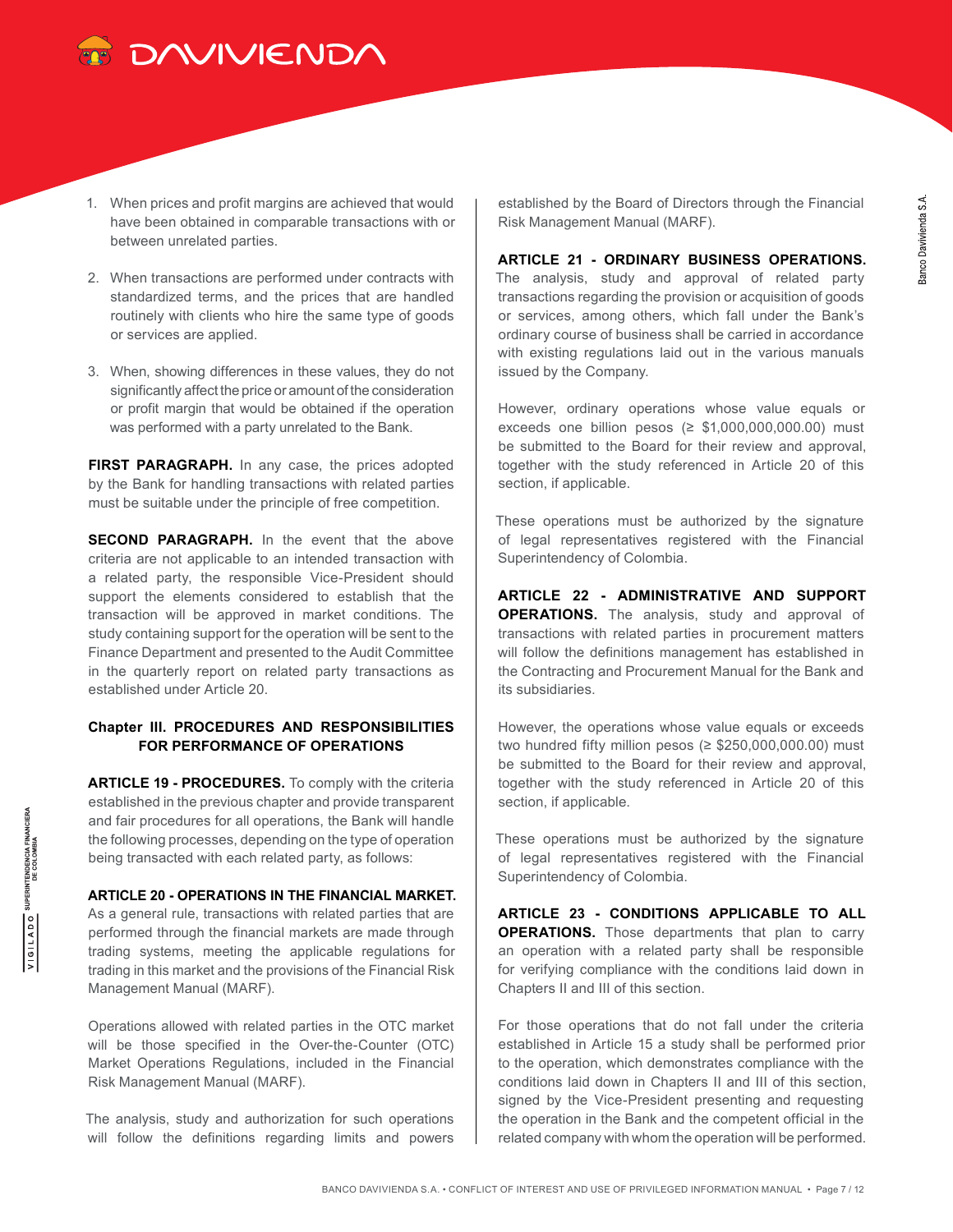

**PARAGRAPH.** No study will be required for operations whose conditions are standardized or are carried out at generally established prices or rates.

#### **Chapter IV. CONTROL AND MONITORING**

**ARTICLE 24 - INTERIM REPORT OF OPERATIONS.** Departments that conduct transactions with related parties are responsible for informing the Bank's Financial Management about them, together with the prior study, if applicable.

**ARTICLE 25 - VERIFICATION.** The Finance Department will verify compliance with the conditions laid down in Chapters II and III of this section, for all transactions entered into with related parties.

**ARTICLE 26 - VERIFICATION OF MARKET RATES.** In monitoring related party transactions, Financial Management will verify the following items to determine if they meet one of the criteria for market rates as provided in Article 18:

- 1. The value of the assets or services affected by the operation.
- 2. The profits attributable to such assets or services when offered by the Company to an independent third party in similar conditions. This information will be made available to the accounting area by the department that has managed the respective operation.
- 3. The agreed price and terms of payment.

**ARTICLE 27 - MONITORING.** The Finance Department will verify compliance with the approved conditions during the execution of all transactions entered into with related parties.

**ARTICLE 28 - CONCILIATION.** The Accounting and Control Management for Sociedades Bolívar S.A. and BANCO DAVIVIENDA S.A.'s Financial Management shall perform on a monthly basis, a reconciliation of transactions that took place between the companies of Grupo Empresarial Bolívar, for which:

a) BANCO DAVIVIENDA S.A.'s Financial Management will consolidate the information relating to operations carried out by the Bank and its subsidiaries.

- b) Accounting and Control Management for Sociedades Bolívar S.A. will consolidate:
	- (i) the information relating to the operations carried out between Sociedades and its subsidiaries and affiliates other than the Bank and its subsidiaries and affiliates.
	- (ii) Information concerning operations carried out between the companies in the group other than those transacted by BANCO DAVIVIENDA S.A.

### **Chapter V. FILING AND ACCESSING INFORMATION**

**ARTICLE 29 - RELATED PARTY TRANSACTIONS INFORMATION ARCHIVE.** The Finance Department of the Bank will maintain an archive of administrative and support operations conducted by the entity with related parties.

Archiving of instruments through which market operations and the ordinary course of business are legalized, such as contracts, acceptances of offers, amendments, mortgages, guarantees, promissory notes, extensions, etc. will be managed and filed in accordance with archiving and preservation policies established within the Bank's Operation Manuals for each type of transaction, and shall be available for inspection at any time so required by the Bank's Financial Management.

# **Chapter VI. REPORTING AND DISCLOSURE**

**ARTICLE 30 - CONSOLIDATED REPORTS.** The Finance Department will present detailed consolidated reports of transactions with related parties to the Audit Committee at each of the regular meetings of this body and will include in this report the result of compliance verifications in the negotiation and execution of the operations as described in Article 25.

In the same vein, the Bank's Financial Management will present a consolidated and detailed report of related party transactions to the Board of Directors at the end of each fiscal year, likewise including the results of compliance verifications in the negotiation and execution of the operations as described in Article 25.

**ARTICLE 31 - DISCLOSURE OF RELATED PARTY TRANSACTIONS.** The Bank shall report related party transactions as set forth in applicable legal standards, in

 $\overline{V}$  | G | L A D O  $\overline{O}$  superintendencia Financiera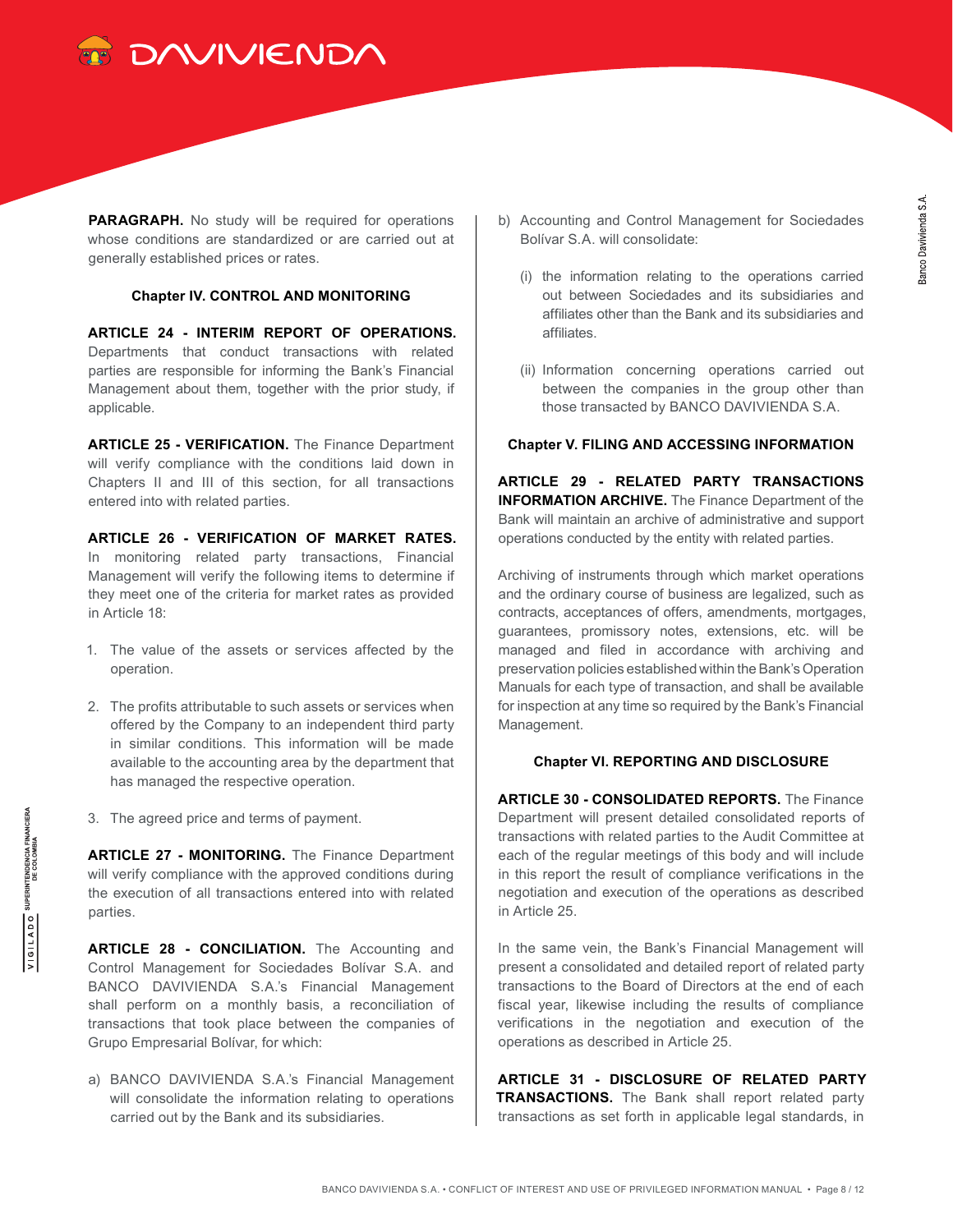

particular in the provisions for disclosure in its notes to the financial statements and disclosure of relevant information. The foregoing is without prejudice to the decisions that management may make to disclose this information to all or part of the stakeholders, in the form, timing or content management may decide.

**ARTICLE 32 - PROHIBITED TRANSACTIONS.** In all cases, BANCO DAVIVIENDA S.A. is prohibited from performing market operations through the over-the-counter market<sup>7</sup> with its related parties<sup>8</sup>.

**ARTICLE 33 - MANAGEMENT RESPONSIBILITY.**

The management of BANCO DAVIVIENDA S.A. is responsible for the identification and disclosure of related parties and transactions that are held with them. This responsibility requires management to implement control procedures on the authorization and recording of related party transactions, and establish adequate accounting systems to ensure that the transactions are properly identified in the accounting records and financial statement disclosures.

#### **ARTICLE 34 - RELATIONSHIP WITH SHAREHOLDERS.**

Commercial relations between the Company and its major shareholders will be held within the limitations and conditions laid down by the relevant rules and in all cases within reasonable terms in accordance with the criteria set out in this Manual.

# **Section VI FINAL PROVISIONS**

**ARTICLE 35 - APPROVAL OF THE MANUAL.** The Board of Directors of BANCO DAVIVIENDA S.A. shall have exclusive jurisdiction to approve this Manual and to make it available to the directors, employees and relevant authorities for their knowledge.

**ARTICLE 36 - AMENDMENT AND REPEAL OF THE MANUAL.** The Board of Directors of BANCO DAVIVIENDA S.A. has the authority to amend and repeal this Manual on its own initiative or that of any of its members, for which the subject will be discussed at a Board meeting. When the Board opts for modification, the proposal must be accompanied with a justification of causes and scope of the amendment sought.

The Board shall inform of any amendments to this Regulation which, if any, are agreed to, in the first session of General Assembly of Shareholders held after the modification.

**ARTICLE 37 - PREFERRED APPLICATION.** The policies established regarding conflicts of interest and improper use of inside information during agency activity, shall apply preferentially to bank managers and staff who develop and execute trading activities.

Here ends the text of the Manual.

| <b>Minutes</b>      | Date              | <b>Subject</b>                                                                                                                                                                                                                                                                                                                                                                                                                                                                                                                                                                                                                                                                                                                                                    |
|---------------------|-------------------|-------------------------------------------------------------------------------------------------------------------------------------------------------------------------------------------------------------------------------------------------------------------------------------------------------------------------------------------------------------------------------------------------------------------------------------------------------------------------------------------------------------------------------------------------------------------------------------------------------------------------------------------------------------------------------------------------------------------------------------------------------------------|
| 744                 | January 20, 2009  | Approval of the Manual.                                                                                                                                                                                                                                                                                                                                                                                                                                                                                                                                                                                                                                                                                                                                           |
| 773                 | February 09, 2010 | Section V, Related Party Transactions, is added to address the policies and guidelines established in External<br>Communication 014 of 2009.                                                                                                                                                                                                                                                                                                                                                                                                                                                                                                                                                                                                                      |
| May 14, 2013<br>856 |                   | The Board decided to modify Section V, as far as the definition of related parties, procedures and attributes for<br>operations with them, and control and monitoring procedures for such operations.                                                                                                                                                                                                                                                                                                                                                                                                                                                                                                                                                             |
| 891                 | February 10, 2015 | The Board approved modification of Article 5, regarding inclusion of new situation generating conflicts of interest<br>during the distribution activities of Mutual Funds.                                                                                                                                                                                                                                                                                                                                                                                                                                                                                                                                                                                        |
| 992                 | December 03, 2019 | The Board of Directors approved the changes which are:<br>The Manual was reorganized, the index was included and the numbering was adjusted.<br>$\bullet$<br>The definition of conflicts of interest in Article 5 was updated.<br>۰<br>Article 6 was updated, related to the acceptance of gifts and invitations by the administrators, managers and<br>۰<br>administrators of the BANCO DAVIVIENDA S.A., in order to harmonize policies against "Compliance Manual<br>- Specific policies for the prevention of transnational bribery and corruption."<br>New procedures for disclosure and resolution were incorporated of conflicts of interest in articles 7, 8, 9 and 10<br>(officials, discharge Management, Board of Directors and President of the Bank). |

<sup>7.</sup> The OTC market is defined according to Decree 1121 of April 11, 2008, "that which develops outside the securities trades systems."

<sup>8.</sup> This prohibition is set forth in Paragraph 2 of Article 1.5.3.2 of Decree 1121 of 2008.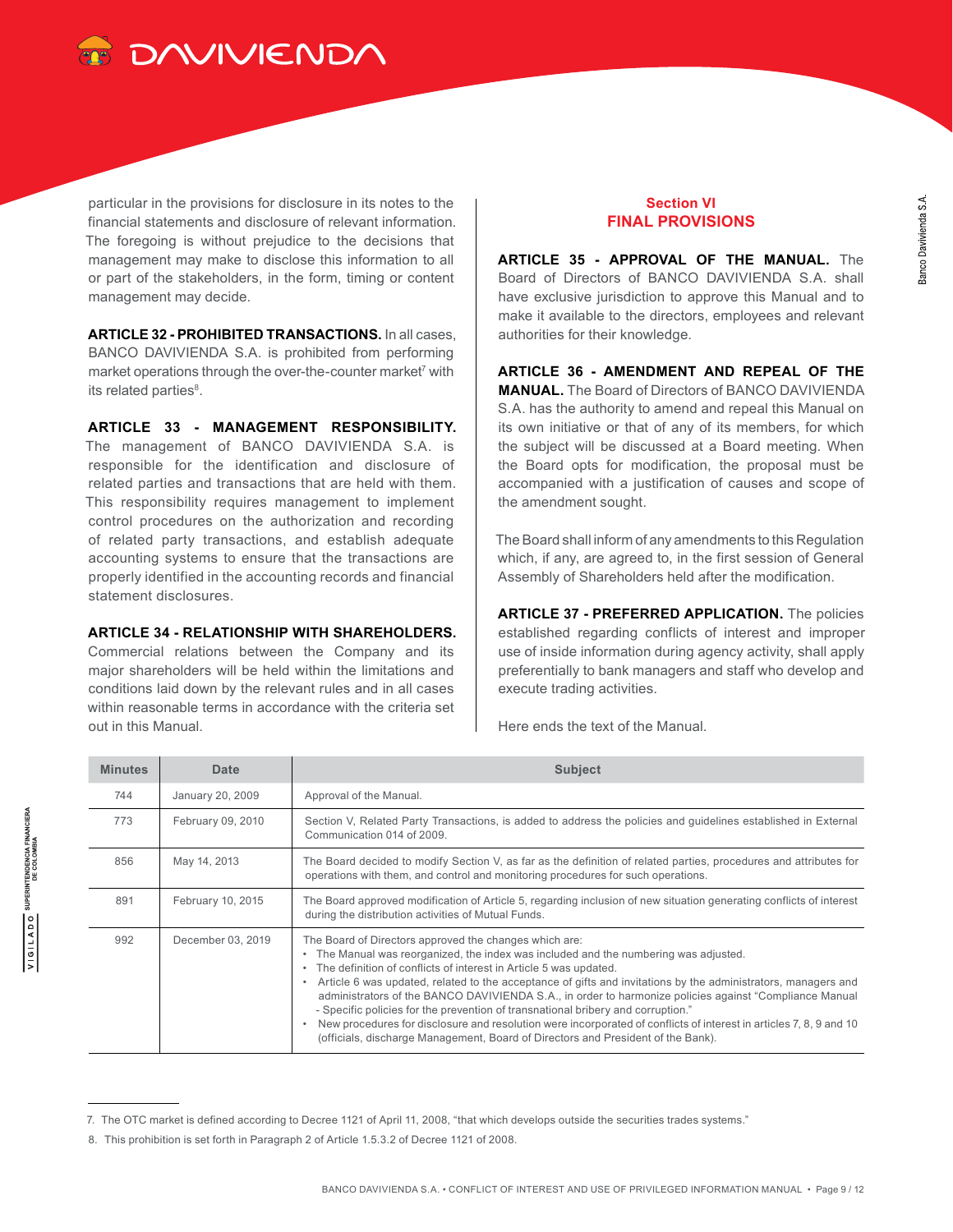

# **ATTACHMENT FINANCIAL RISK MANAGEMENT MANUAL - FRMM**

VERSION 6.0 / MAY 2019

(...)

**8.1.4.5. Conflict of interest and Fair Competition.** Situation whereby an employee of the entity must make a decision, perform or omit an action, in accordance with the functions corresponding to the same where he/she has the possibility to act following the interests of the firm, or, act in favor of his/her own interest or that of a third party, ignoring his/her legal or contractual duties and obligations and seeking an economic or non-economic benefit for him/ herself or a third party.

It will be understood that an act or fact threatens fair competition when it is contrary to sound commercial customs, to the good commercial faith principle, or when it is aimed at affecting or affects the freedom to decide of the buyer, seller, customer or consumer, or market-related third parties.

#### **8.1.4.5.1. Conducts Giving Rise to Conflict of Interest.**

Conflict of interest is deemed to take place when the situation would lead the treasury officer to choose between:

- a) His/her own and the treasury's benefit.
- b) The benefit of a third party related to him/her and the treasury's benefit.
- c) The benefit profit of a securities fund and/or collective portfolio administered by the same, and the treasury administered or his/her own and/or between other managed collective portfolio(s).
- d) The benefit of an operation and the transparency of the market.

**8.1.4.5.2. Prevention and Management.** The officials from the Treasury and securities brokerage areas must promote free competition and must organize and adopt all the rules of conduct necessary to prevent any conflicts of interest. For these purposes, officials must have the necessary elements of judgment to identify the main factors that lead to a potential conflict of interest and adopt the necessary control measures for their prevention.

All operations must pursue the highest profitability, always in the best security conditions and under market conditions, which benefit both the company that performing the same and Grupo Bolívar.

Given the above, officials must abstain to carry out the following activities, including but not limited to:

- a) Participate in any of the stages of an operation in which they are faced with a conflict of interest situation.
- b) Participate in the discussions of the competent bodies whose purpose is the authorization of an operation in which they are directly or indirectly interested, without prejudice to the obligation to disclose the existence of such interest to the members of said body.
- c) Participate in the promotion or holding of an operation or business, or in the definition of policies, rules or procedures, if any family member or particular interest in the matter is involved.
- d) Prepare, advise or carry out operations that according to their professional criteria and in accordance with the market situation may go against the needs or interests of the company or a third party that results in a risk of unusual loss for them.
- e) Perform or intervene in abusive operations or contrary to the healthy uses and practices of the market, or that are irregular, or whose prices are not representative of market conditions, or whose risks have not been subject to measurement or monitoring.
- f) Receive money or benefits to divert, hinder, delay or influence the functions or decisions that are the responsibility of the official.
- g) Receive any type of attention aimed at influencing the decision making of the official or favoring the disclosure of confidential, internal and/or privileged information.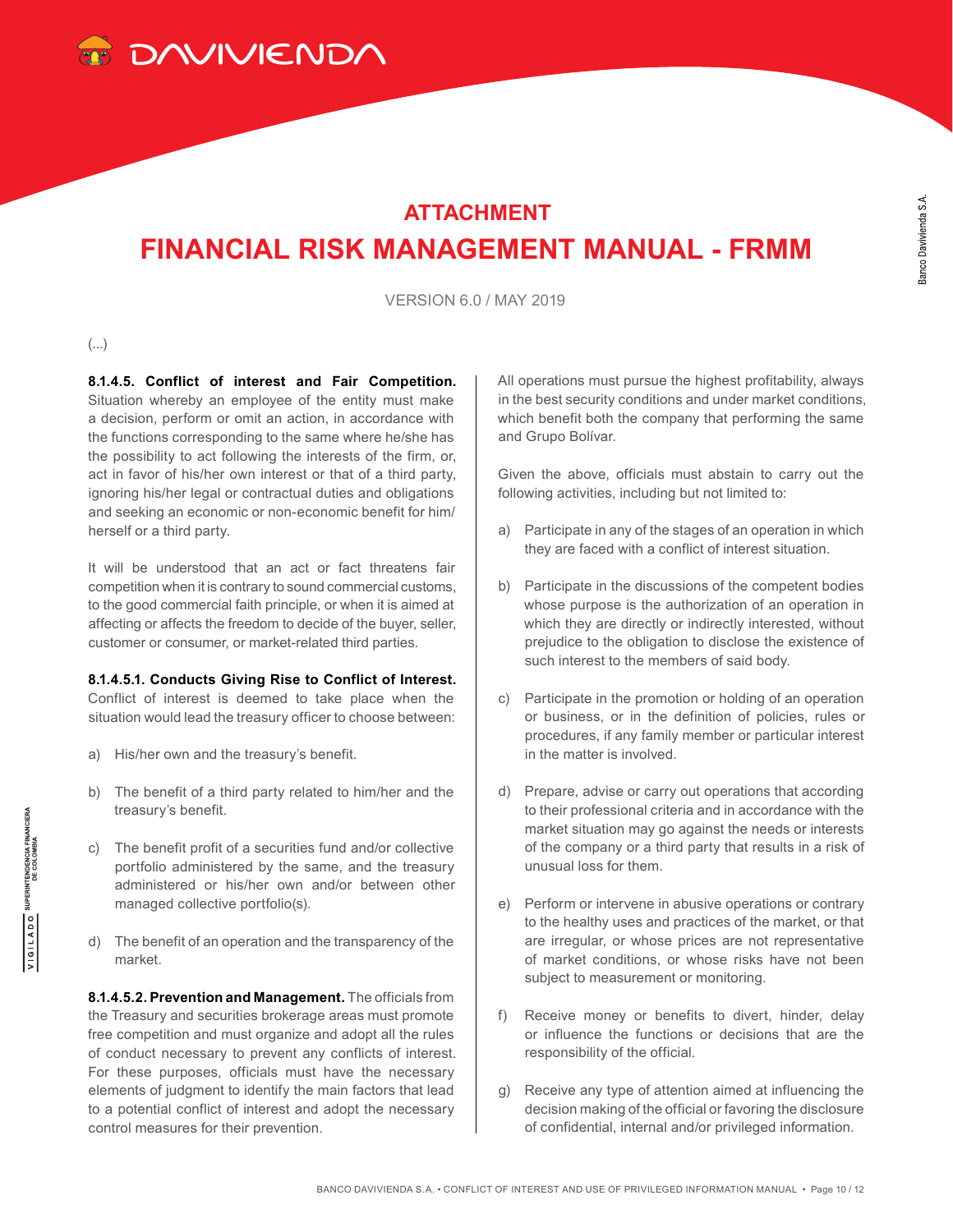

- h) Make decisions based on information not subject to secrecy, but unknown to Senior Management, where self-interest directly or indirectly prevails, to the detriment of the Grupo Bolívar interest.
- i) Sell at favorable prices to those interested in buying, or buy at favorable prices from those interested in selling, without considering better offers more appropriate to the interest of those who have entrusted the performance of the operation.
- j) Carry out any action that falls within the figure known as "abuse of representation", or exercise their functions in the opposite direction to the definitions established by Senior Management.

**8.1.4.5.3. Disclosure of Conflict.** The officials must inform their immediate superior on a timely manner about all the actual or potential situations of conflicts of interest and in such cases, they must refrain from participating in the performance of the relevant operations. Similarly, when the conflict of interest arises with a specific client, it is their duty to inform the client.

Additionally, they must consider the following:

- a) Operators must inform their immediate superior about the personal relationships they have with the officials from different counterparties and avoid that this type of relationship interferes with the normal performance of their negotiations with this counterparty or any other.
- b) Middle Office and Back Office officials (including Assessment Department) must disclose to their immediate superior of any potential situation of conflicts of interest, related to individuals and/or corporate entities that may affect the development and objectivity of their activities, as well as avoid that this type of relationship interferes with the normal performance of their duties and responsibilities.
- c) Inform their immediate superior in case they have any kinship or emotional relationship that allows assuming there is an influence in the decision-making process or affects the functions to be performed.
- d) Unless expressly authorized, any event convened by sector entities, such as cocktails, breakfasts, lunches, conferences, etc., must be attended by at least two Company officials.
- e) Inform their immediate superior of any situation where conflicting objectives are generated between clients of the entities and the entity itself, especially fiduciary or securities commission clients (FIDUCIARIA DAVIVIENDA and CORREDORES DAVIVIENDA).
- f) Officials holding the condition of Linked Individuals according to the definition of AMV in the AMV Regulations and AMV Foreign Currency Self-Regulation, must fill in at least once per semester the Related Party Format established by the Investment Risk Vice-Presidency of Grupo Bolívar, and should be sent to their immediate superior with copy to the Head of Risk and Behavior Control of the Investment Risk Vice-Presidency of Grupo Bolívar. If a potential conflict of interest becomes evident, the immediate Chief must take the necessary measures to mitigate the same and see that it be managed in the best way. Said definition must be shared with the Head of Risk and Behavior Control who will have veto power if he/she considers that said definition does not adequately manage the potential conflict.

At CORREDORES DAVIVIENDA, disclosure is made to the immediate superior with copy to the Comptroller, who assesses each disclosure and/or situation, and if deemed necessary, will escalate to the Investment Risk Vice-Presidency.

- g) All individuals involved in the management and execution of operations must ensure that the operations carried out in any market are carried out at a fair market price and avoiding situations that generate conflict of interest, all without favoring any portfolio or fund that manages (or administers). Likewise, if there are any doubts about potential or possible situations that are considered likely to generate conflict of interest at the time of investing or divesting, must be disclosed to the immediate superior with communication to the Investment Risk Vice-Presidency by email or verifiable means for its concept and in such case, must refrain from performing them until having the approval of the Investment Risk Vice-Presidency.
- h) The Investment Risk Vice-Presidency must develop and implement mechanisms to periodically monitor the operations carried out by the Group companies in the securities and foreign exchange markets, and must request the relevant explanations when an operation requires it. It is the responsibility of the immediate head of the operator who held the operation under analysis,